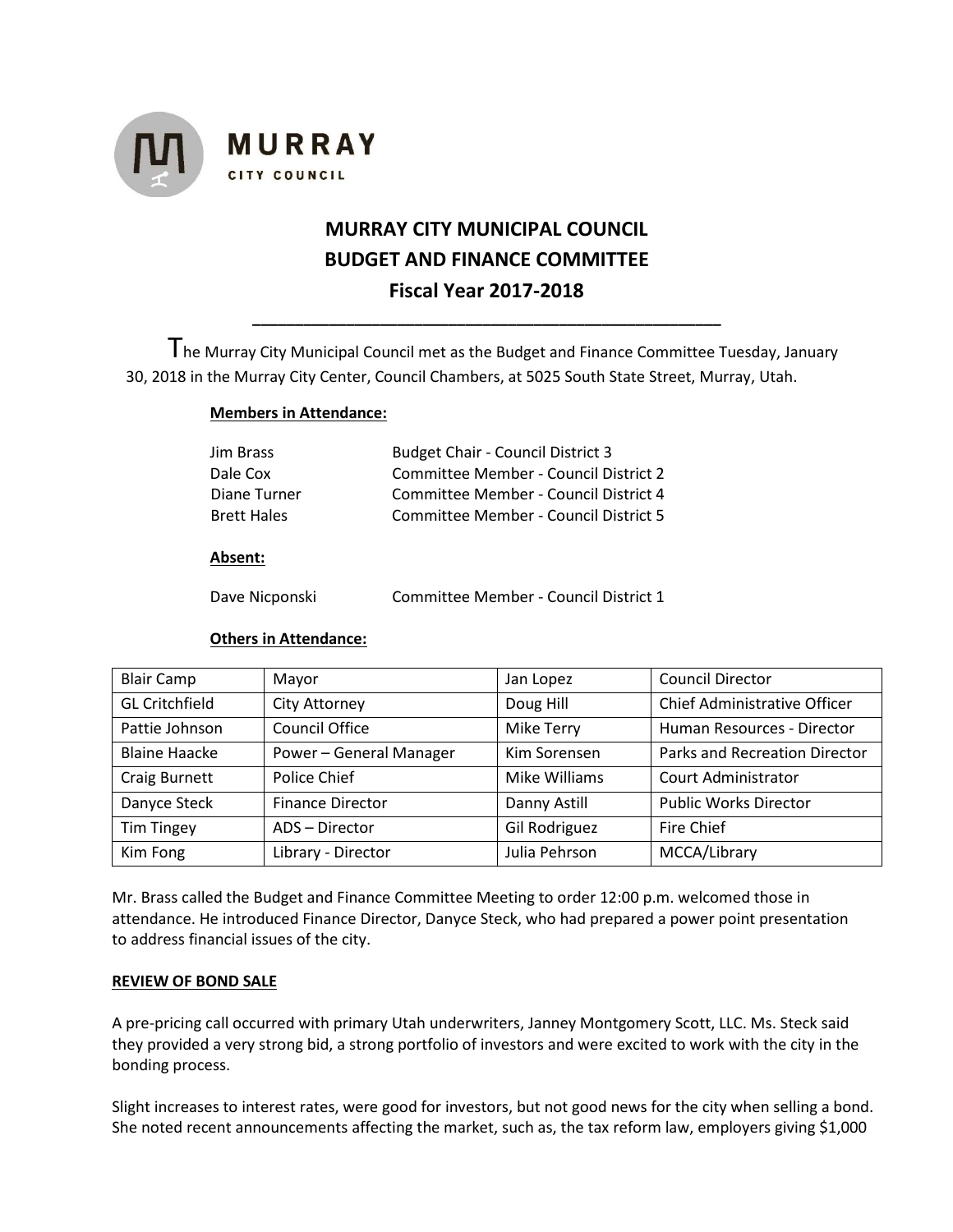bonuses, investments going to infrastructure, and record low unemployment numbers. With numerous economic declarations, and consumer confidence, bond rates came in higher than anticipated for December. She did not believe interest rate decreases would occur any time soon. As a result, it was determined to pursue market sales for bonding.

When the economy improves significantly, the bottom market does not, therefore, but Ms. Steck was hopeful sales tax revenue from December 2017 would be very strong. She stated funds would be available on March 6, 2018.

# Bond Process Results

- Bonds were oversold by 2.0 times
- Had to adjust one year of the series (2019), to get it sold the bond did not sell at 2%.
- By increasing the rate to 3% the bond sold immediately.
- Bonding was successful and completed
- Final bond \$5,540,000
- Additional Proceeds: \$1,448
- True interest cost 2.71686%
- Premium \$358,578
- Cost of issuance \$97,130, including underwriting costs and a strong credit rating upgrade to AA
- Annual debt service \$537,551 \$551,640

#### **Strong Investors**

Ms. Steck felt Janney Montgomery Scott, LLC, approached the best financial companies on the city's behalf, including Swiss, JP Morgan, Goldman Sachs, Edward Jones, and Zions Bank

# **FISCAL YEAR 2018-2019 BUDGET PREPARATION**

Financial statements provided information, as of December 31, 2017, which also related to future planning. Ms. Steck explained financial statements and described items in *good standing,* items with *cautionary notations,* and areas where holding off from the budget would recommended. The following was noted:

# **FINANACIAL STATEMENTS**

- General Fund Good standing
	- The city received 47% of its budgeted revenues, but had not received all of its sales tax at the same time, and property tax was anticipated.
	- A budget amendment in March, 2018 would include the new bond and an adjustment required by legislation regarding VECC 911 fee distributions.
	- Mayor Camp commented VECC fees were changed to a state tax, rather than a local tax, which was no longer earmarked by cities.
	- Personnel costs were slightly lower than budgeted, due to new allocation changes for administrative services provided to the utility funds. Other savings were the result of vacancies.
- **Library- Cautionary notation**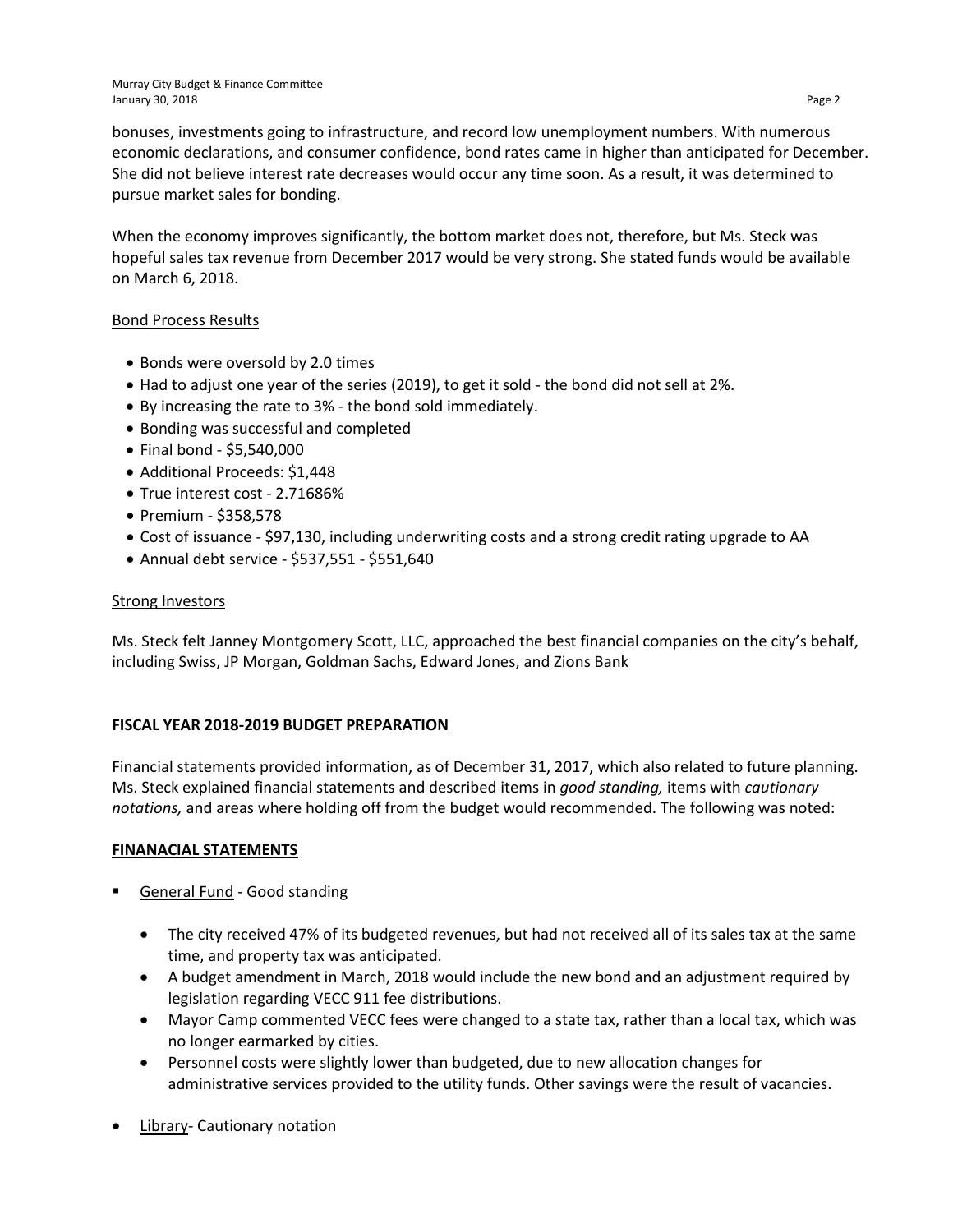- The Fund balance continues to decrease based on increased facility needs. The estimated year end fund balance would be \$419,600. With ongoing repairs to the old building, improvements to library programs have suffered.
- The majority of property taxes have been received by the Library. Smaller distributions would continue through March, 2018. The city expects to collect an amount equal to or greater than budgets.
- Expenditures are 43% of the annual budget, which is well below budget.
- Redevelopment Fund (RDA) Cautionary notation
	- The RDA's estimated year end fund balance would be \$175,800, however, the city does not anticipate using all the funds budgeted for land acquisition in the downtown area, which would increase the fund balance by approximately one million dollars.
	- Revenues were lower than Ms. Steck anticipated, and final distributions of property taxes would continue through March. The city expects to collect an amount equal to, or greater than the amount received the previous year, due to growth.
- Golf Fund In the red
	- The city is working hard to find strategies for operating at a break-even point. The estimated year end net position, less assets, will be approximately \$50,000, after a transfer from the CIP fund in the amount of \$275,000. One of the two assistant pros, employed at the golf course would be resigning, and the position would not be filled, which would help the fund slightly.
	- Revenue was strong, due to a longer golf season.
- Solid Waste Cautionary note
	- The Solid Waste Fund received 46% of budgeted revenue, which is slightly below budget, however, at the same time, it was ahead of the previous year by 4%.

Ms. Steck said sales tax revenue came in at 5% higher than last year, and stated the following enterprise funds were all in good standing:

- Capital Project Fund
- Water Fund
- Wastewater Fund
- **Power Fund**
- Storm Water Fund
- Central Garage Fund
- Risk Management

# **CHANGES TO BUDGET**

**1.** Capital Projects Fund – Resurface the outdoor pool **\$100,000** \$100,000

Mr. Sorensen explained 200 million gallons of water per month is leaking from the pool. The pool was drained for winter, however, the hope was to locate the leak by running a sewer camera through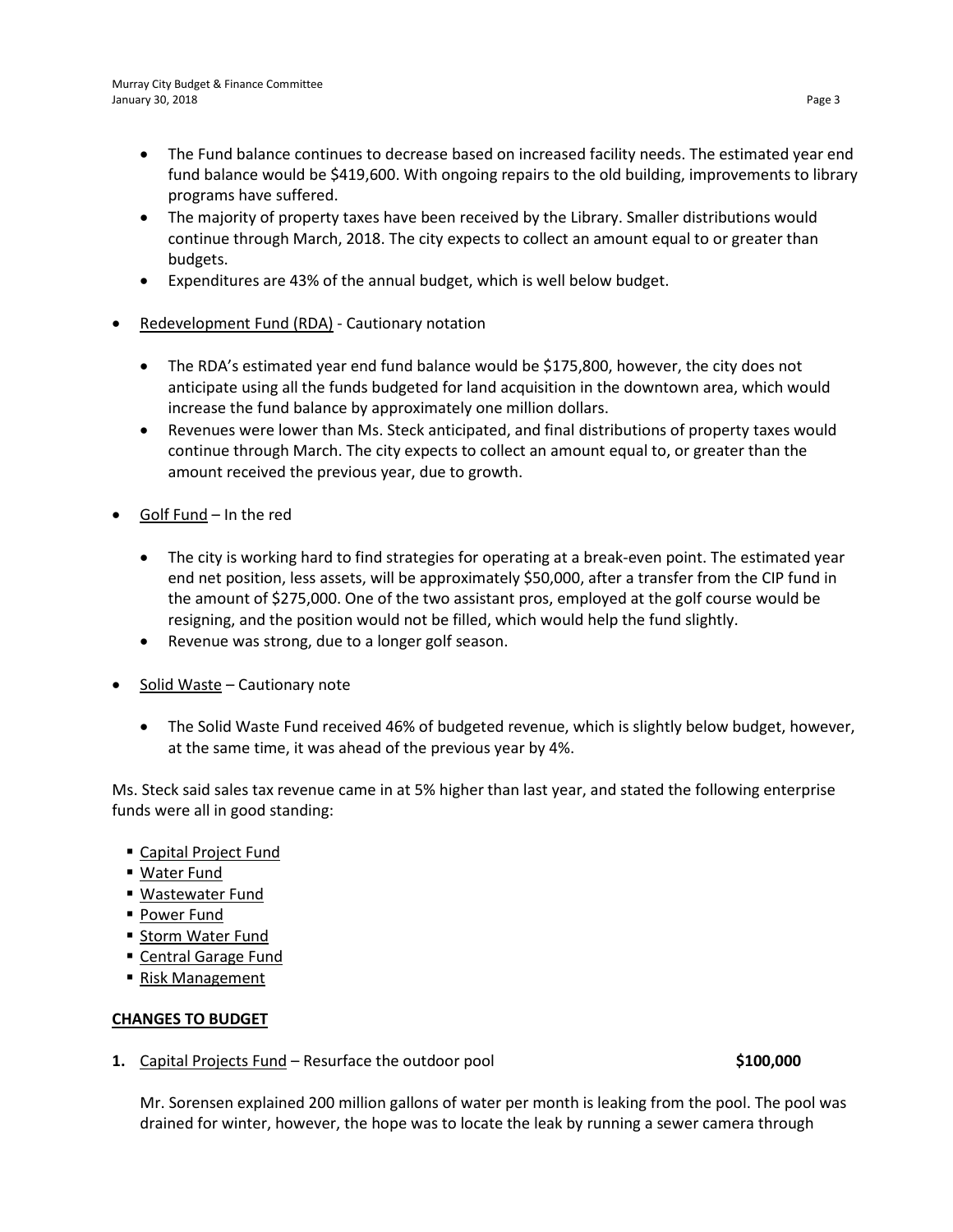pipelines, and pressure testing small lines. In addition, the underground surge tank, where water collects before entering the pumping system, had a minor leak, which was emptied and resealed. A final step, would be to analyze seams in the shell for leaks.

Two repair options were noted: Resurface the pool - estimated at \$80,000, or, install a plastic shell, which is the most modern solution because it lasts longer, is smoother on bare feet, and is more user friendly.

Mr. Tingey said quotes on vinyl were expected soon and timing was urgent.

Mr. Sorensen agreed, the cost for losing millions of gallons of water was \$5,000 per month, therefore, the hope was to secure a contractor for early spring, in order to repair leaks by the Memorial Day weekend opening, and be completely ready for summer.

**2.** Library Fund – Promotion request **\$17,000**

Ms. Fong said an assistant librarian was a leader among staff members and runs the summer reading program. Working beyond her job description for quite some time, this person deserves a promotion to the Librarian position.

**3.** Power Fund – Transformer replacement and upgrade **\$2,000,000**

Mr. Haacke explained the ground at the old landfill site on 4800 South and 300 West, continues to settle where the old Murray City dump was located 30-50 years ago. As a result, metal structures are bending, transformer bushings need to be replaced and upgraded, and underground conduit is breaking. Part of stabilizing the area requires reconstruction at the substation, and the purchase of two 40 Mba transformers are needed to replace the two existing 20 Mba transformers. Lead time is expected to be one year and the substation would double in size.

The cost for the 40 Mba transformer fluctuates daily, but is expected to be \$750,000 each, due to the cost of copper and steel. Power Fund reserves would be utilized in order to fund the project.

**4.** Power Fund – Gas turbine rebuild **\$450,000 - \$700,000**

Cracks in a 15 year-old turbine combustion chamber must be repaired. The project would be contract work by Solar Turbine, who would begin the project in March 2018. Funds were already budgeted for FY 2018, but another turbine will need to be rebuilt in FY 2019.

The project would prolong the life of the turbines another 10-15 years, and was expected to be completed by June, 2018 when summer peak begins. Gas turbines are used daily for 4-5 hours, and 10- 12 hours per day, during summer months. When engines are cycled in this manner, cracks are a normal reaction to the constant fluctuation. Mr. Haacke explained turbines installed in 2003 doubled in value, and are now worth \$8 million each. Turbines are utilized for a base load and a peaking plant, they are a safe guard against earthquakes, in case the grid is lost, and therefore, repairing them would be a valuable investment.

Mr. Haacke said the cost range was due to uncertainty as the project unfolds, but the hope was to keep the cost at half a million dollars. Funds are available in this year's budget, through the turbine planned maintenance account, and the project would be covered without a budget opening.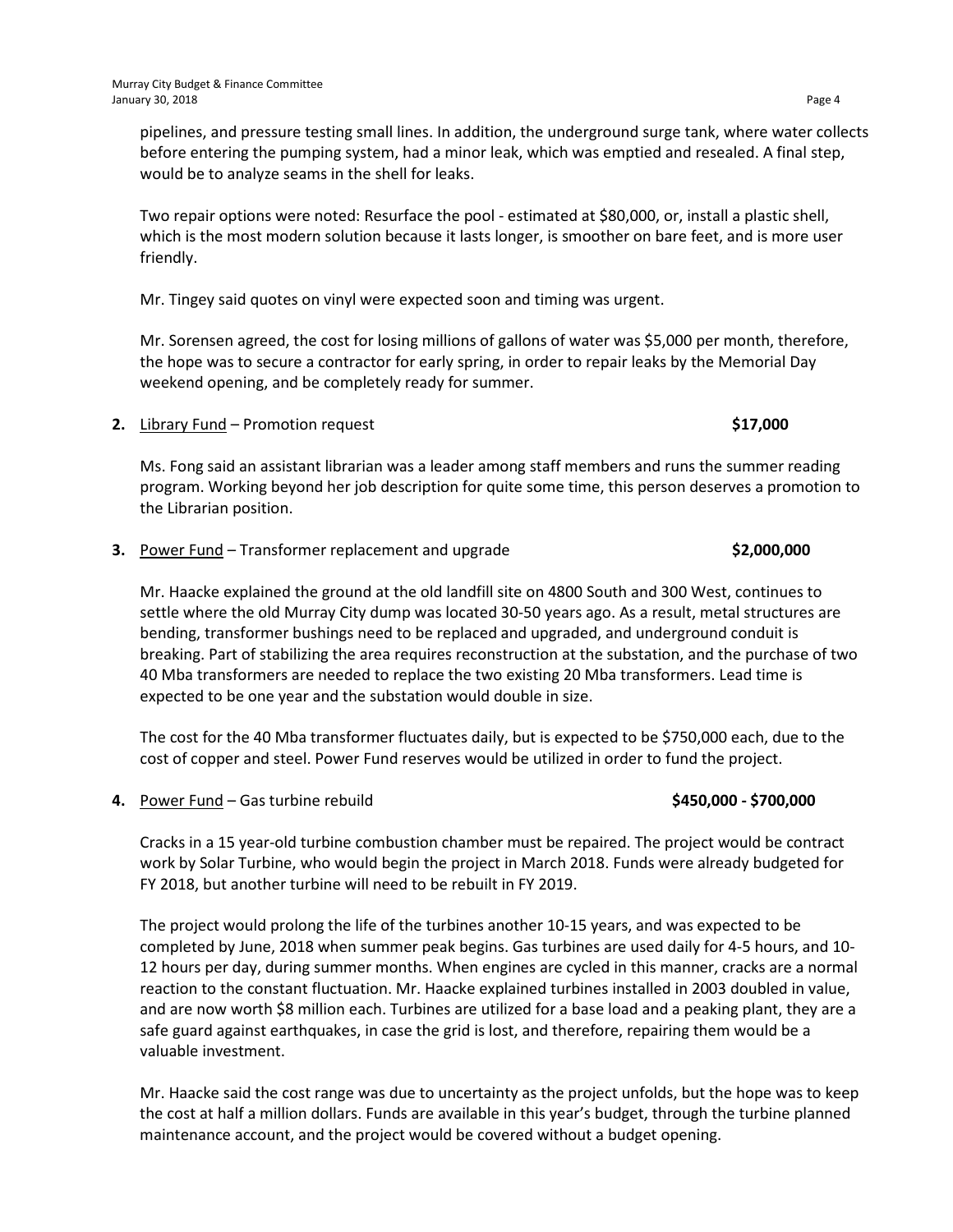#### **BUDGET PRIORITIES** – General Fund

Ms. Steck noted the definition for the word priority, as *a thing that is regarded as more important than another.* She said as budgets are limited prioritization was essential. She recommended the following items as priority:

- Employee retention- Particularly for public safety, related to career path and compensation.
- Replacement schedules For vehicles and equipment.
- Maintenance schedules Including streets, sidewalks, parks, and facilities.
- Improvement projects Including streets, pavilion reconstruction and replacement
- New construction Covers a long list of new construction projects.

Ms. Steck explained as funding was determined, priorities could be scheduled.

# **SALES TAX HISTORY AND PROJECTIONS**

As part of bond issuance Ms. Steck had to research and compile data related to sales tax revenue over the last ten years, which resulted in an upgrade to the city's credit rating.

Ms. Steck explained the following details related to sales tax distribution:

- Distribution is delayed 60 days after tax collection
- Local sales tax rate is 1%
- Of that,
	- 50% of the tax collected by Murray businesses is distributed directly to Murray.
	- The other 50% is put into a state-wide pool and distributed based on a % of the population.
	- Murray is currently 2.59% of the State's population.
	- This percent will continue to decrease, as other entities increase in population.

Ms. Steck stressed the difficulty and challenges about the pool distribution process, since Murray's nearly built out, it could no longer increase population significantly.

Mr. Brass noted that Murray City's daytime population was considerably larger than its night time population. He said, for example, the Intermountain Medical Center alone drives the population up because people are making daily trips to visit Murray's hospital - with over 700,000 patient visits or more per year. In addition, numerous employees drive into the city every day. This greatly impacts the city's local eateries, businesses, and roads; therefore, it is important for legislators to realize Murray's daytime population should be considered the true total. As a result, fire services, and police protection are provided for everyone in the city during daytime hours. Murray is only a city of 50,000 people for only a few hours in reality it is a city of 150,000 people. He felt if sales tax distributions were going to be fair, based on population, it should be fair according to a daytime populous.

Ms. Steck said Mr. Brass was 100% correct. Counting a day time populous, would significantly affect cities like Bluffdale, or South Jordan that do not have high rises, and no significant business population. Recognizing the daytime populous would very much help Murray City.

Sales Tax Distribution - Ms. Steck shared a pie chart (see attachment #1) and explained 56% of the city's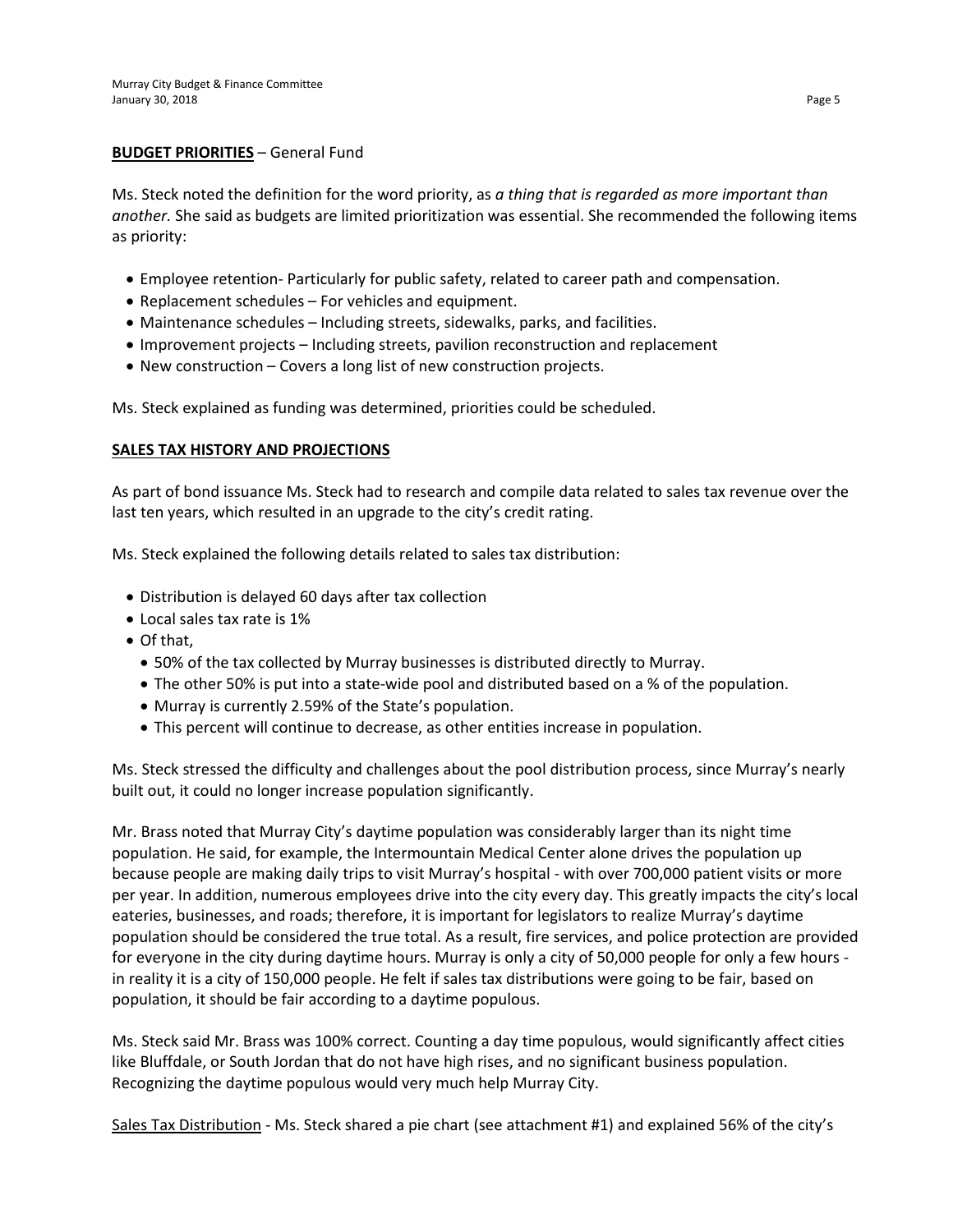revenue comes from local business, direct sales. Even though half of sales taxes goes to the state pool, direct sales represents 56% the city's revenue, due to the small amount received from the state pool. She noted 24% comes from the population share, and 20% comes from the local option tax. Therefore, 76% of the city's revenue comes from every business in Murray.

Murray City Businesses - A bar chart was shared to explain what Murray City's businesses contributed to the state in sales tax revenue. (See attachment #2). She noted small economic growth in 2011, due to previous years of economic down turn, and a significant jump in sales in 2012, due to an increase in auto dealership sales.

Business Concentration - Types of business were noted in the city related to sales tax for fiscal years 2014- 2017 (see attachment #3), for example, restaurants, retail stores, and on-line sales. A huge increase was noted in on-line sales since 2014, which continues to grow, and became 5.5% of the total sales in Murray.

The biggest challenge the city has is auto dealership concentration - with 26% of the city's total sales tax revenue coming from vehicle sales, including recreational and RV sales. Ms. Steck explained the day time population in Murray is highly professional, and highly paid; therefore, while the hospital was noted as tax exempt, the facility brings employees who are doctors and nurses with higher level incomes, and who often purchase vehicles in Murray.

There are 11 auto dealers, and 11 department big box retailers in the city, for a total of 22 businesses that contribute over 40% of the city's sales tax revenue. Losing those businesses would create a negative impact on revenue.

# **LOCAL OPTION SALES TAX**

The local option sale tax was imposed in October, 2015, with projected annual revenue of \$4 million. Funds are committed to:

- Firefighters (2) \$ 150,000
- Police officers (3)  $\qquad \qquad$  \$ 225,000
- Street worker  $(1)$   $\qquad$   $\qquad$   $\qquad$   $\qquad$   $\qquad$  60,000
- Fire station Debt Service \$ 540,000
- Capital projects  $$3,000,000$

# **SALES TAX REVENUE HISTORY**

Average growth from year to year is approximately 4%. (See attachment #4) Ms. Steck explained as a result of imposing the local option sales tax distribution, a large amount of growth occurred from 2016 to 2017. See the chart comparing local sales tax, to local option sales tax.

Mr. Brass noted 2007 as the year before the economic downturn, and 2008 and 2009 as years the city lost nearly 13% of revenue. Recovery did not occur until 2016, therefore, the city just barely bounced back from the down turn, which took almost 9 years.

Ms. Steck agreed and stated it was critical to understand how long it took the city to recover, and to realize sales tax revenue was the main funding for the General Fund.

**FISCAL YEAR 2018 SALES TAX REVENUE** – Year to date.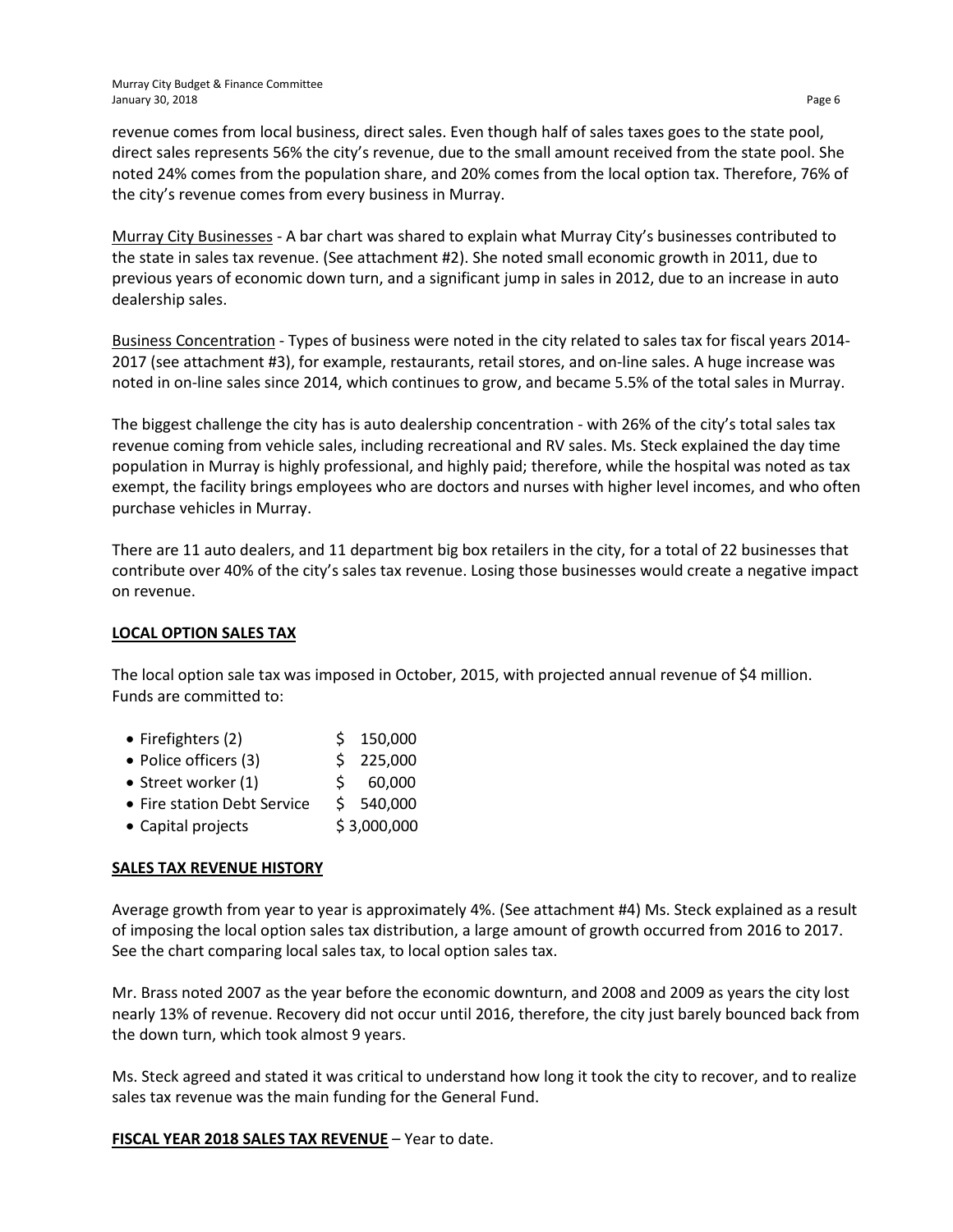- Total sales tax revenue for the city increased 5%
- Direct sales increased 4.5%
- State-wide sales increased 8.3%
- Average sales tax revenue increase over the past 4 years 4.8%
- Recommend budgeting growth of 3.0% for FY 2019-2023

#### **SALES TAX REVENUE HISTORY AND PROJECTION**

Ms. Steck explained a chart going forward, utilizing local option sales taxes, depicting five years -up to year 2023. Continued growth was noted but Ms. Steck stated unfortunately, revenue would be taken by existing increases in the General Fund, and the CIP Fund. (See attachment #5)

#### **CERTIFIED TAX RATE**

Ms. Steck explained the certified tax rate and said a city must declare each year how much property tax would be needed to provide services. The state assumes the same amount is declared as the previous year – which is called the certified tax rate. New growth is added to the revenue based on the certified rate.

If a city declares a change to the certified tax rate, a public hearing must be held (Truth-in-Taxation process). Ms. Steck noted the last adjusted property tax revenue was in 2006-2007.

#### **CHALLENGES**

- 33% of the total acreage of the city is considered tax-exempt, which requires a demand on services without the benefit of property taxes. Murray is third in the state for a strong concentration of tax exempt properties. Additionally, there is a lack of land space available for growth - the city is only 12.31 miles long. Services are provided for a large population, placing demand on public safety, and roads.
- Property tax levy does not adjust for inflation.
- The city is more vulnerable to economic changes, due to its reliance on sales tax revenue. Becoming more reliant on property tax revenue was suggested because it is very stable, unlike sales tax.
- Best practice recommends small annual adjustments of property tax.

Ms. Steck stated most cities increase property taxes every five to 10 years by 20% - 40%. By increasing property taxes yearly, with a smaller percentage like 3% or 4%, the impact is not as significant to residents and businesses. In addition, as a resident, homes are discounted by 45%, therefore, home owners only pay 55% of home values. As a resident, a property tax increase is least impactful, however, businesses and apartment complexes pay tax on 100% of property values.

# **PROPERTY TAX DOLLAR DISTRIBUTION**

Ms. Steck detailed property tax distribution for each \$100. For example, \$56.99 goes to the Murray School District, \$22.96 to Salt Lake County, \$13.04 goes to Murray City, \$3.68 to Central Valley Water Conservancy, \$3.17 to the library, and 0.16 to the Mosquito Abatement District.

Mayor Camp requested to know what portion the Granite School District received, due to the location of Cottonwood High School in Murray City. Ms. Steck would research and get back to him.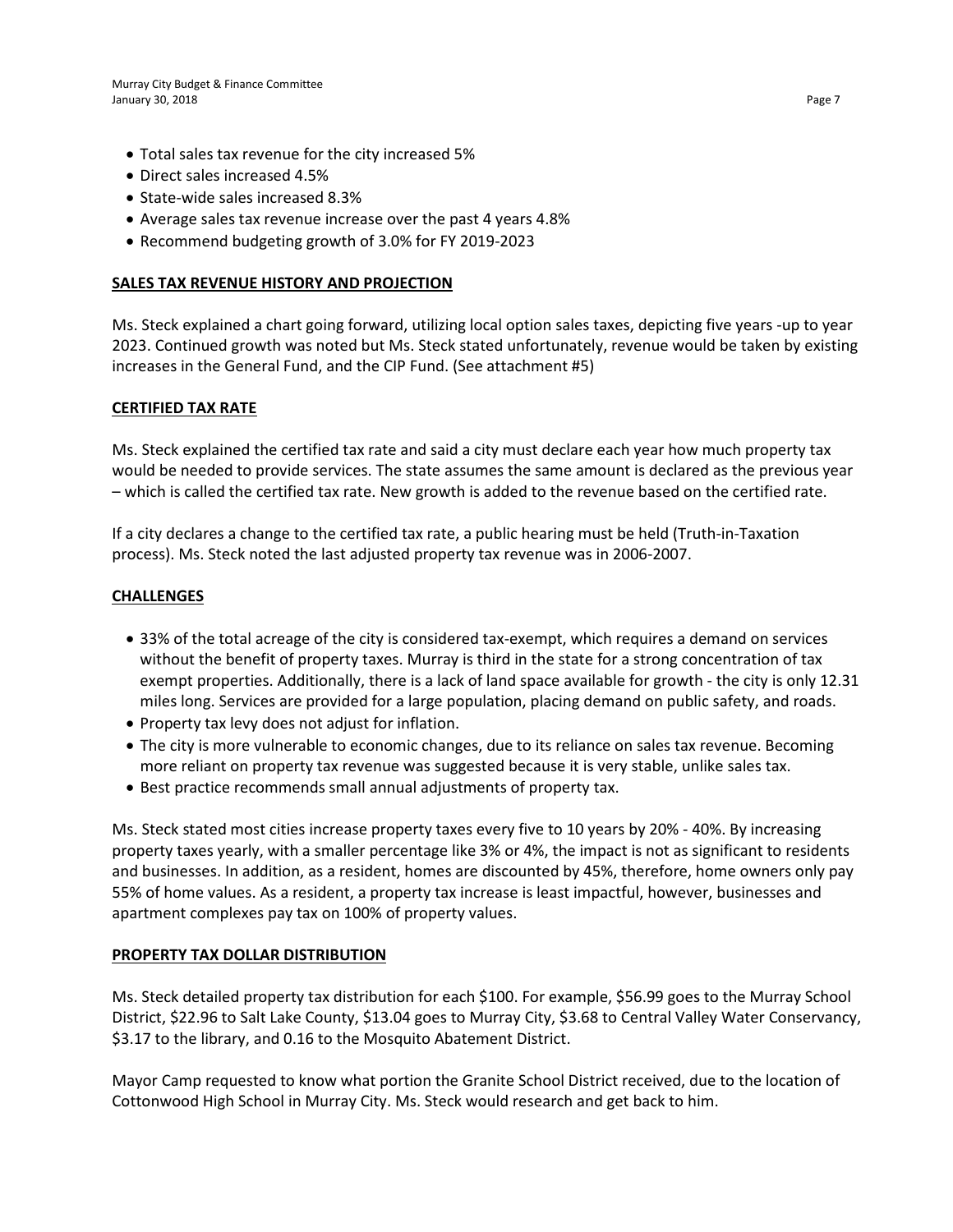Mr. Brass said the visual Ms. Steck provided was a great example for understanding property tax distribution. When the city last raised property taxes, it was imperative citizens understand the 41% increase was on \$13.04, not \$100.

Ms. Steck agreed and explained a required advertisement in newspapers, announcing a 41% increase in property tax, would not provide detailed information regarding the actual distribution of \$13.04 to the city.

Mr. Brass added on a \$2,000 tax bill, only \$260 goes to Murray City to cover a number of services, such as, police, fire, paving roads, repairing and installing sidewalks – everything except enterprise services. He stressed, the city provided a great deal for the community, including caring for and maintaining city parks; all of which, is a real bargain for \$260. He said Murray City has been a bargain for a very long time. He might ask, what services citizens would give up to avoid a property tax increase. He recalled after the annexation of east Murray, property taxes were not increased. The city adopted a 10% increase in population, a 21% increase in landmass, shifted fire station locations, and hired public safety employees without an increase. Therefore, he felt since the topic for raising property taxes was imminent, the \$100 bill example should be shared with the public. (See attachment #6)

Mr. Hill added Murray City often provided public safety for situations outside of the city. Mr. Brass confirmed, the city provides services for people who don't live in Murray, and there was no way of collecting for those services. As another example, the library exists on its own property tax revenue with a distribution of \$3.17; the library provides services for non-residents, as well.

Mr. Tingey commented the process of educating the public about property tax distribution was very important with the rational for what it is used for.

Ms. Steck agreed, and said the outdoor swimming pool, and senior center operations were also covered by property taxes. In detail, she explained how the city distributes its portion of \$13.04 as follows:

|                                              | Streets \$ 0.75             |  |
|----------------------------------------------|-----------------------------|--|
|                                              | Other Public Safety \$ 0.68 |  |
|                                              | Debt Service \$ 0.67        |  |
| Administrative & development services \$1.28 | General government \$ 0.50  |  |

| Streets \$ 0.75             |  |
|-----------------------------|--|
| Other Public Safety \$ 0.68 |  |
| Debt Service \$ 0.67        |  |
| General government \$ 0.50  |  |
|                             |  |

Mr. Brass noted debt service for Murray was relatively lower than most cities, due to paying off a significant amount of debt. Ms. Steck confirmed it was much lower, and UTOPIA payments were included in the debt service.

# **2017 PROPERTY TAX RATES**

Ms. Steck shared a bar graph for 2017 property tax rates, comparing Murray City property taxes, to every other city in Salt Lake County. (See attachment #7)

She noted specific cities whose rates were much higher than Murray City for public safety and who signed property taxes over to the Unified Fire Authority (UFA), and the Unified Police Department (UPD) because council members grew tired of criticism for raising taxes in order to invest in public safety needs. She commended the Murray City Council for choosing to maintain its own public safety and be responsible for monitoring tax increases as needed. She stressed UFA and UPD tax rates were higher than Murray's basic rate.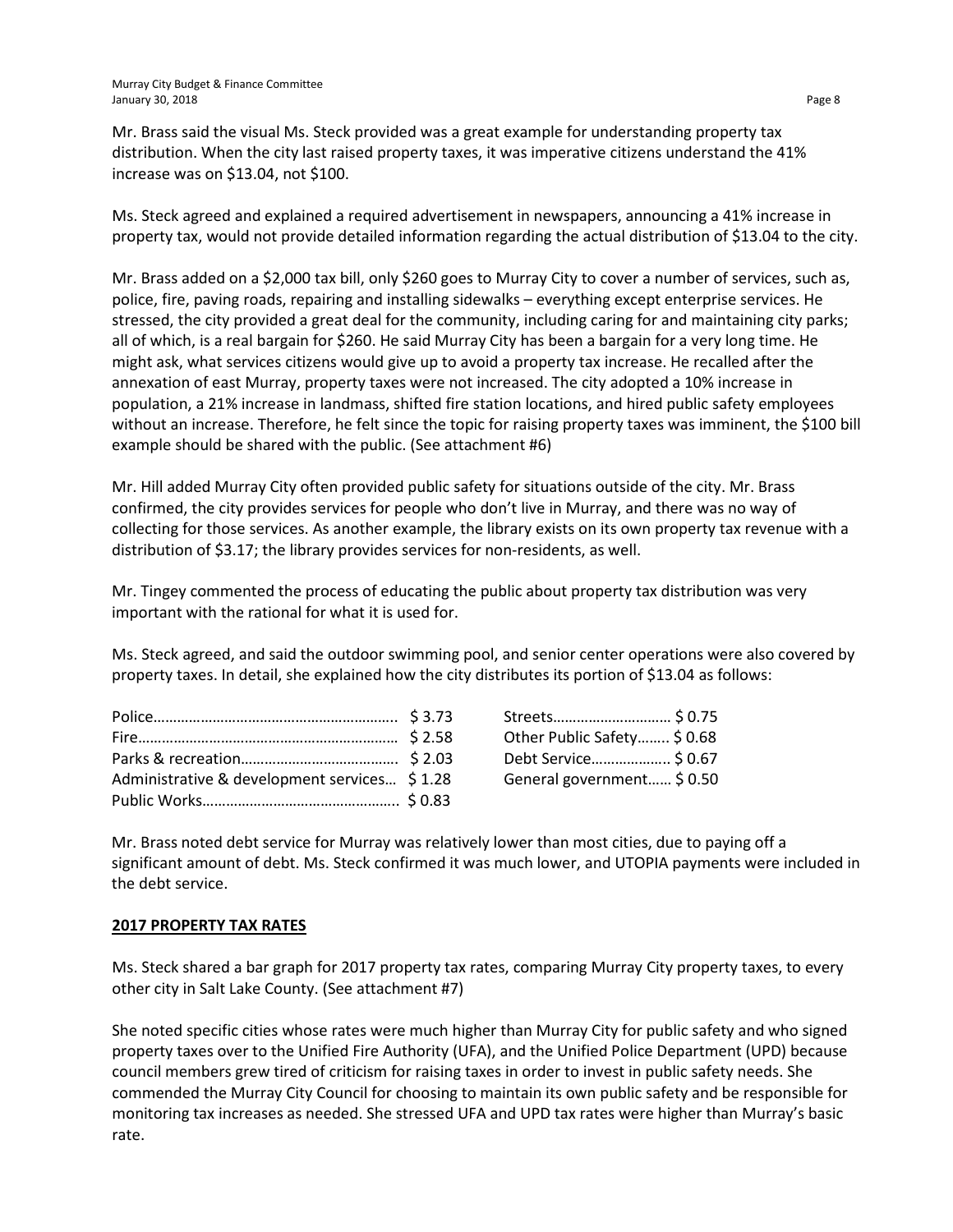Mr. Brass commented the city would never consider signing property taxes over to the UFA or the UPD. Ms. Steck agreed and stated Murray City's current form of government is the most cost efficient way of running government operations.

She referred to a property tax comparison table showing Murray City was the sixth least expensive. (See attachment #8). The city has a great property tax rate, followed by South Jordan and West Jordan who have their own public services, as well. Salt Lake City was noted for having the very highest rate 300% higher than Murray City.

# **PROPERTY TAX REVENUE HISTORY**

From 2009 to 2018 property tax revenue only increased by \$160,000.

Mr. Terry asked if new growth was needed in order to increase property tax revenue. Ms. Steck responded new growth would definitely generate an increase. In addition, she noted the city lost property tax revenue when the IMC hospital was constructed.

# **WHAT IF SCENARIOS**

Ms. Steck presented possible scenarios related to the proposed property tax increase, and what it would mean to Murray residents. For example, a resident whose home is valued for \$315,000 would currently pay \$245.15 in property taxes to Murray City. The following would result with each percent of increase.

- 10% increase Annual increase would be \$24.52, or a monthly increase of \$2.04
- 20% increase Annual increase would be \$49.03, or a monthly increase of \$4.09
- 30% increase Annual increase would be \$73.55, or a monthly increase of \$6.18

With a 30% increase the city would bring in an additional \$2 million.

Ms. Turner wondered if possible scenarios affected the annexed area of Murray City. Ms. Steck replied yes, scenarios applied to Murray City, entirely.

A discussion occurred related to possibly imposing smaller increases every year, as opposed to 10%, 20% or 30% increase. For example, 15% for two consecutive years, or, 5% every year - for many, many years. Mr. Brass felt a 5% increase every year was the easiest method, but realized it would require a yearly commitment to Truth in Taxation hearings. When the last tax increase occurred, residents expressed a desire for smaller regular increases every year. However, he felt a challenge could result regarding elected officials committing to the increase year after year.

Ms. Steck said educating the public about the increase process would be beneficial. She felt the topic was most sensitive to the elderly, who might not understand the impact, are often on fixed incomes, but typically have lower property values than most.

Mr. Brass said there were relief programs built into laws, available for those on fixed incomes, however, it was an example of why lobbyist push legislatively for cities to collect inflation without Truth in Taxation hearings. He recalled when the economic down turn occurred people stopped purchasing vehicles and the city suffered greatly, due to the significant decrease of \$2 million in sales tax revenue. The situation created substantial challenges to replace those funds. A more stable revenue was property tax, which was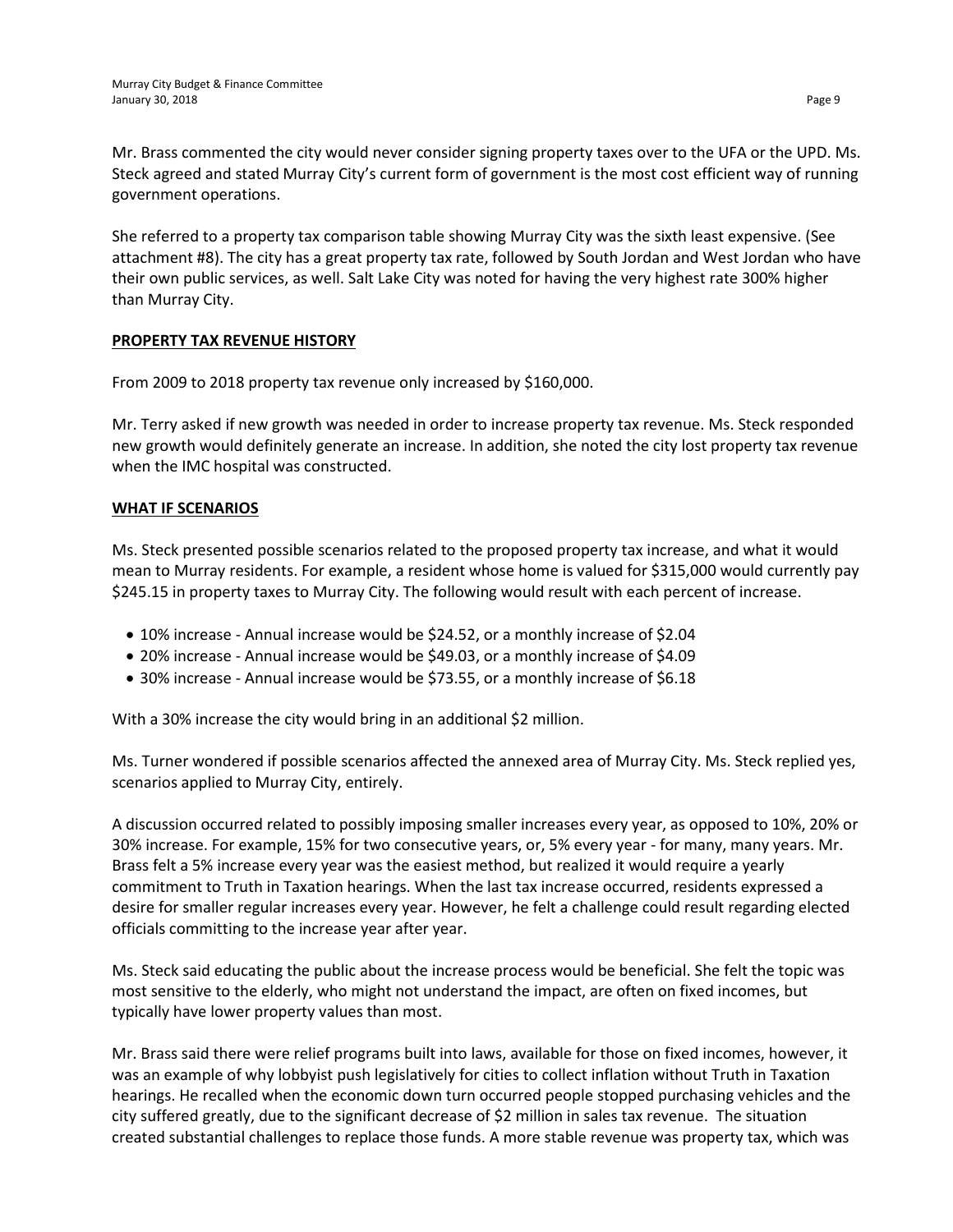a reliable source the city could count on for the foreseeable future. The city still has a significant reliance on sales tax revenue.

In addition, Mr. Brass noted the Intermountain Medical Center (IMC), which was a half a billion dollar entity located in Murray City- and did not pay property taxes. He said the facility contributes to the community enormously, and aides to the great success of Murray's big box store, which is a top producer of sales tax in the city, however, the loss in property tax is felt.

Ms. Steck noted the nexus with sales tax, and tax exempt properties. She explained if property taxes were stabilized, excess sales tax could be applied to needed capital improvements that the tax exempt property generated the need for.

Mr. Hill stated the scenarios were good examples of what the increase would look like, and stressed residents should understand the city cannot live on 2006 property tax rates any longer. He said it would be helpful to see what inflation has been since 2006, and what the increase would look like if the city could collect the rate of inflation. He felt the amount would be higher than the proposed 30% increase.

Mr. Tingey commented the consumer price index (CPI) would be a helpful tool in determining inflation rates since 2006.

Mr. Brass said, health, safety, and welfare were primary concerns of Murray citizens, which are the city's priority - placing public safety at the top, all Murray employees are important. He noted the importance of parks, and the numerous requests made by residents for more parks, however, it was important to realize all of the above come with a cost.

Ms. Turner felt quality of life was very important.

Mayor Camp reported according to the assessor's website, IMC was 86% tax exempt, which meant they were paying 14% of \$577 million. Ms. Steck stated 14% was contributed from gift shop, cafeteria, and pharmacy sales, however, it was considered RDA property until 2024.

# **TRUTH IN TAXATION**

Ms. Steck reviewed the process of Truth in Taxation. (See attachment #9)

# **GENERAL FUND HISTORY**

A bar chart was shared to review revenue and expenses from 2013 to 2017. Ms. Steck noted significant debt was paid off early in 2017. (See attachment #9)

In 2013 the city received excess interlocal funding that carried forward for two years. Expenses were noted higher than revenue for three consecutive years, and she believed expenses were high due to ongoing street improvements, which was not a good position to be in. As a result, she felt it was why Mr. Zollinger pushed to impose the local sales tax option. By 2016 and 2017, the situation reversed and revenue was higher than expenses, which is the current status.

Mr. Brass confirmed funding was received for road construction on 4800 South. Mr. Hill affirmed funding was an appropriation from the county, when the city received \$1 million one year, then \$2 million the following year, and \$1 million the third year.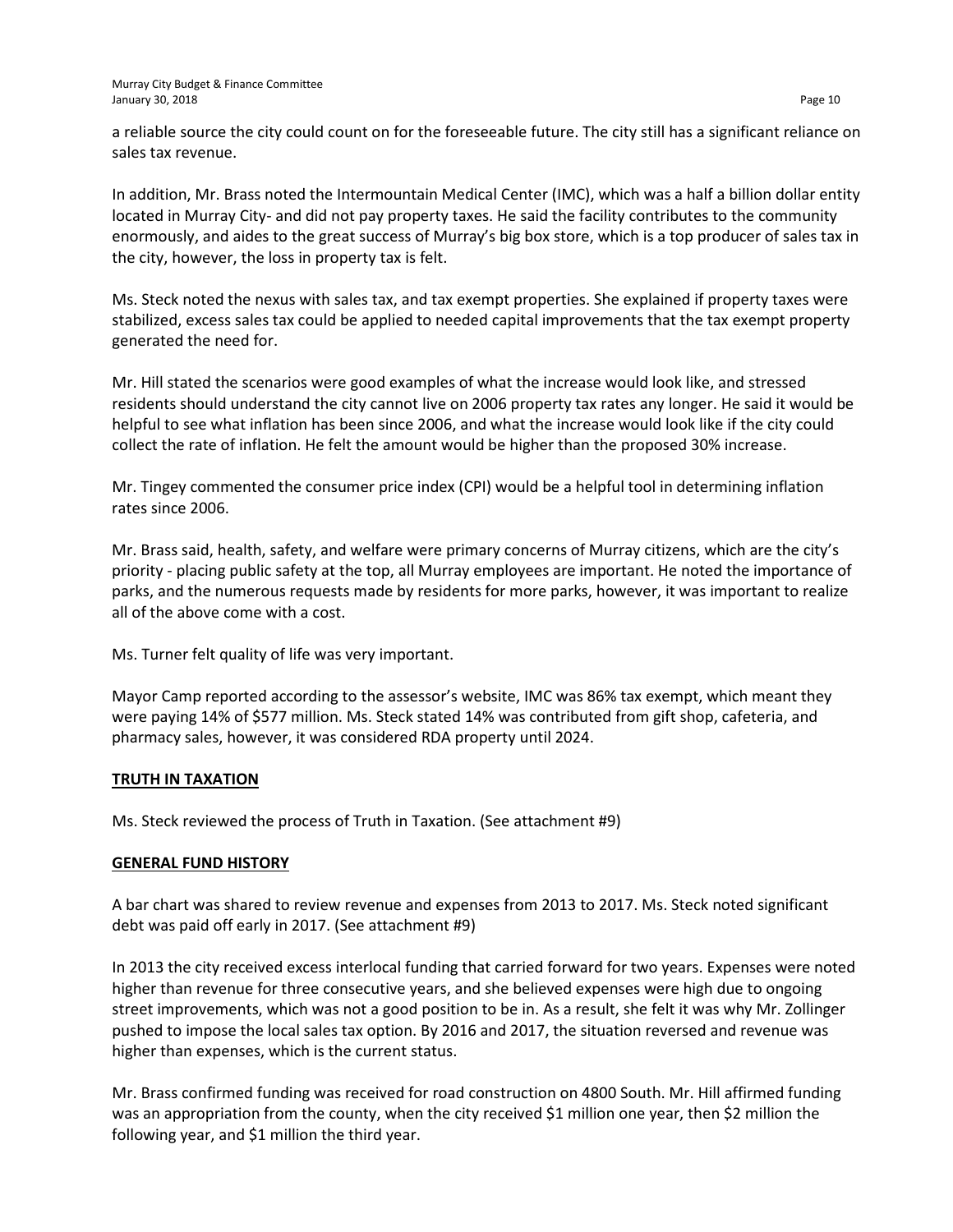# **FY 2017 ACTUALS**

A chart was used to compare revenue with expenditures, related to how expenses were covered. Ms. Steck noted it was interesting the city's two main revenue sources, sales tax, and property taxes, pay for public safety, and parks and recreation, which left many other things unaffected. (See attachment #10)

# **FY 2018 BUDGET**

Ms. Steck shared a chart to explain how the city would utilize funding in the current budget year, by comparing revenue, with expenditures. (See attachment #11)

She stated sales tax revenue was not adequate in covering public safety costs, and revenue would not come close in the future, due to a \$2 million gap. Property taxes were noted in the positive, to pay for parks and recreation expenditures, and franchise taxes were close to covering public works expenses. Charges for services, were slightly less than development services expenses.

# **CONTRIBUTION FROM OTHER FUNDS**

Ms. Steck said the city currently utilizes 8% of the original charge for services from enterprise funds. For example, the Water Fund, generates water sales and the city transfers 8% of revenues to the General Fund as a contribution. Similar to a shareholders profit, contributions also come from other enterprise funds such as, power, wastewater, and storm water. Therefore, she encouraged a discussion related to increasing all enterprise contributions from 8% of revenues to 10%, which would increase revenue. She stated not all residents participate in the Water Fund but would benefit.

#### **GENERAL FUND 5-YEAR PLANS**

Ms. Steck asked the council to view her proposed projections. Assumptions for each proposal were:

- Sales tax revenue increase of 3%
- Charges for services increase of 2.5%
- Wages and benefits increase of 4%
- Operations and capital increase, and Utopia 2%

Plan A – No change in property tax or contributions from enterprise funds. The ending Fund Balance would be negative because expenditures significantly exceed revenues, leading to a deficit in the ending net position by 2023. Therefore, she stressed Plan A was not favorable.

Plan B – With the same assumptions, and a 20% property tax rate increase next year (2019), with a 5% increase each following year the ending Fund Balance would remain neutral. By 2023, the ending net position would be 22%. Plan B requires committing to Truth in Taxation hearings on a regular basis, and the local option sales tax revenue would be applied to capital projects.

Plan C – With the same assumptions Plan C includes a property tax increase of 5% each year, for five years, and increased enterprise fund contributions from 8% to 10%. Ms. Steck noted the ending fund balance for Plan C would drop the second year, and continue to decrease until year five. Plan C was not horrible, however, great attention would be needed by year four, with possibly another property tax increase at that time.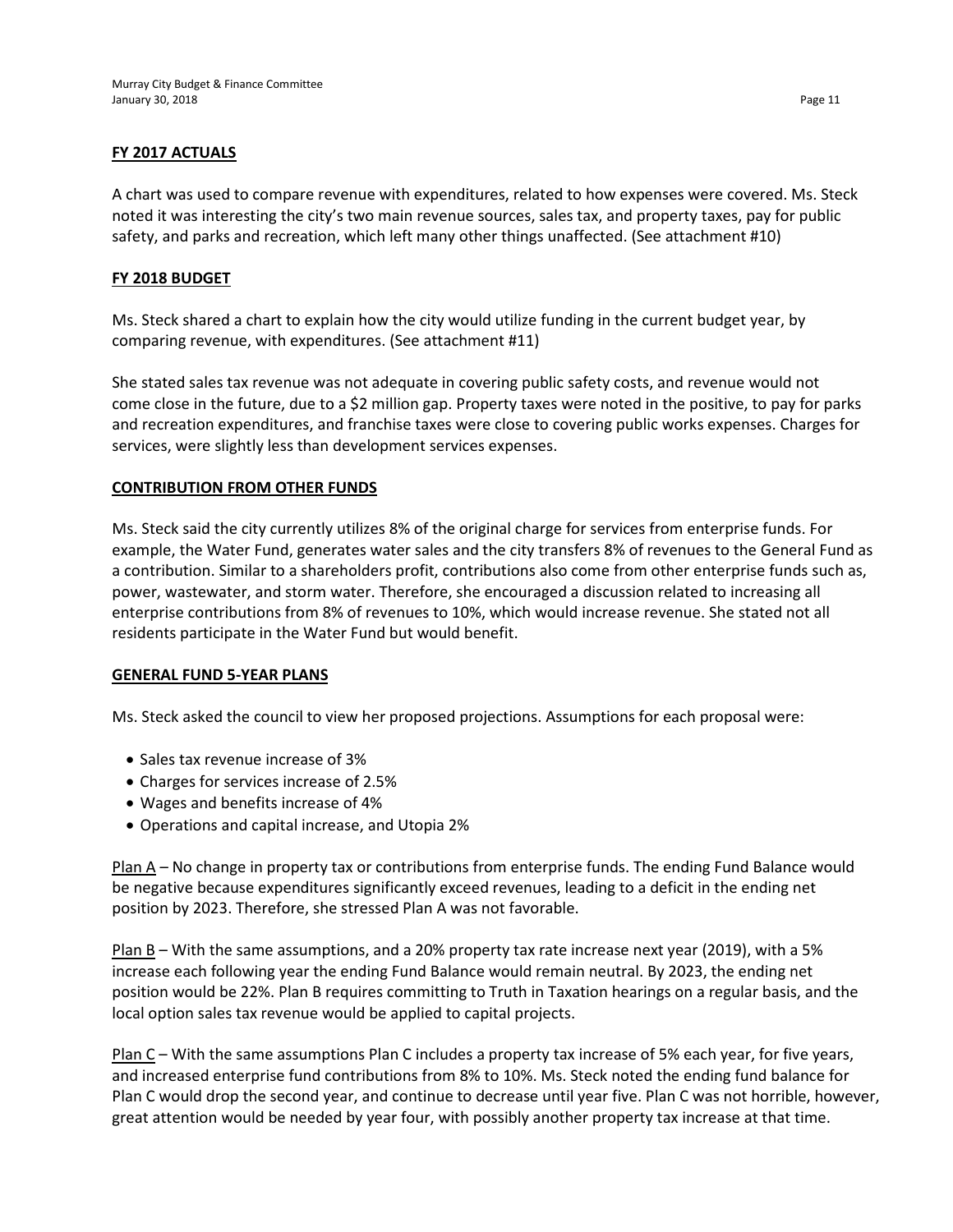Ms. Steck said at the mayor's request, transfers out from the Storm Water Fund would no longer occur for Plans A, B, and C. The 8% contribution transfers would only occur from the Power Fund, the Water Fund, and the Waste Water Fund.

Plan D - Described as a one-time Truth in Taxation plan, which recommends a significant property tax increase of 25% this year and would not be addressed again for five years. The increase would hold revenue well until 2023, estimating an ending net position of 17%. A tax increase would be further addressed after five years. Ms. Steck stated Plan D was tolerable.

Mr. Hill affirmed, all plans A-D included assumed increases, but no changes in capital or improvements for projects, such as, sidewalks, roads, and building maintenance. Ms. Steck confirmed.

Mr. Hales wondered why there would be no change in funding capital projects. Mr. Hill believed another tax increase would need to be implemented for sidewalks, roads, park pavilion repairs, as well as, for projects, such as, the Murray Theater renovation. Ms. Steck stated that was a fair assessment, and she would review a five-year CIP plan based on the General Fund estimates.

Mr. Brass explained the In Lieu of Tax (ILOT) transfer, allowing the city to allocate money from enterprise funds to the General Fund because services, such as, power, water, and sewer are provided to non-taxed organizations in the city. He said non-taxed customers provide abundantly for the community, however, property taxes are not collected. IMC is one of the largest Murray Power utilizers, therefore, the 8% ILOT transfer was a means of recovery. For many years the city utilized 8% ILOT transfers, which allowed the city to avoid raising property taxes. However, he felt even an 8% allotment was relatively low compared to other cities who do the same. Ms. Steck concurred and explained other cities no longer refer to the transfer as an ILOT transfer, but rather contributions to the General Fund.

Mr. Hill noted enterprise funds rate structures were approved based on 8% transfers. If enterprise funds allocations to the General Fund should increase, rate increases might need to occur sooner. Great benefit could be realized for Murray residents who do not participate in Murray utilizes and would receive better public services, such as fire and police, without additional cost.

Ms. Steck agreed and stated the contribution increase would benefit the city as a whole. She noted Power Fund reserves of \$18 million. Mr. Haacke said a 1% increase in power contribution transfers would be approximately \$350,000.

Mr. Hales wondered how much the average contribution was comparatively to other cities.

Mr. Haacke said contributions from the Power Fund were lower than most power entities, for example, UAMPS cities collect up to 18% in contributions, and reported the city of St. George at one time balanced the entire city's budget on exact contributions.

# **EMPLOYEE COMPENSATION**

The compensation study is completed and a study session would be scheduled for review in February.

Ms. Pehrson shared her concerns associated with employee compensation and noted constant emails she receives related to this.

Ms. Steck said it was a valid point, however, she stressed the historic economic downturn hit the city hard. The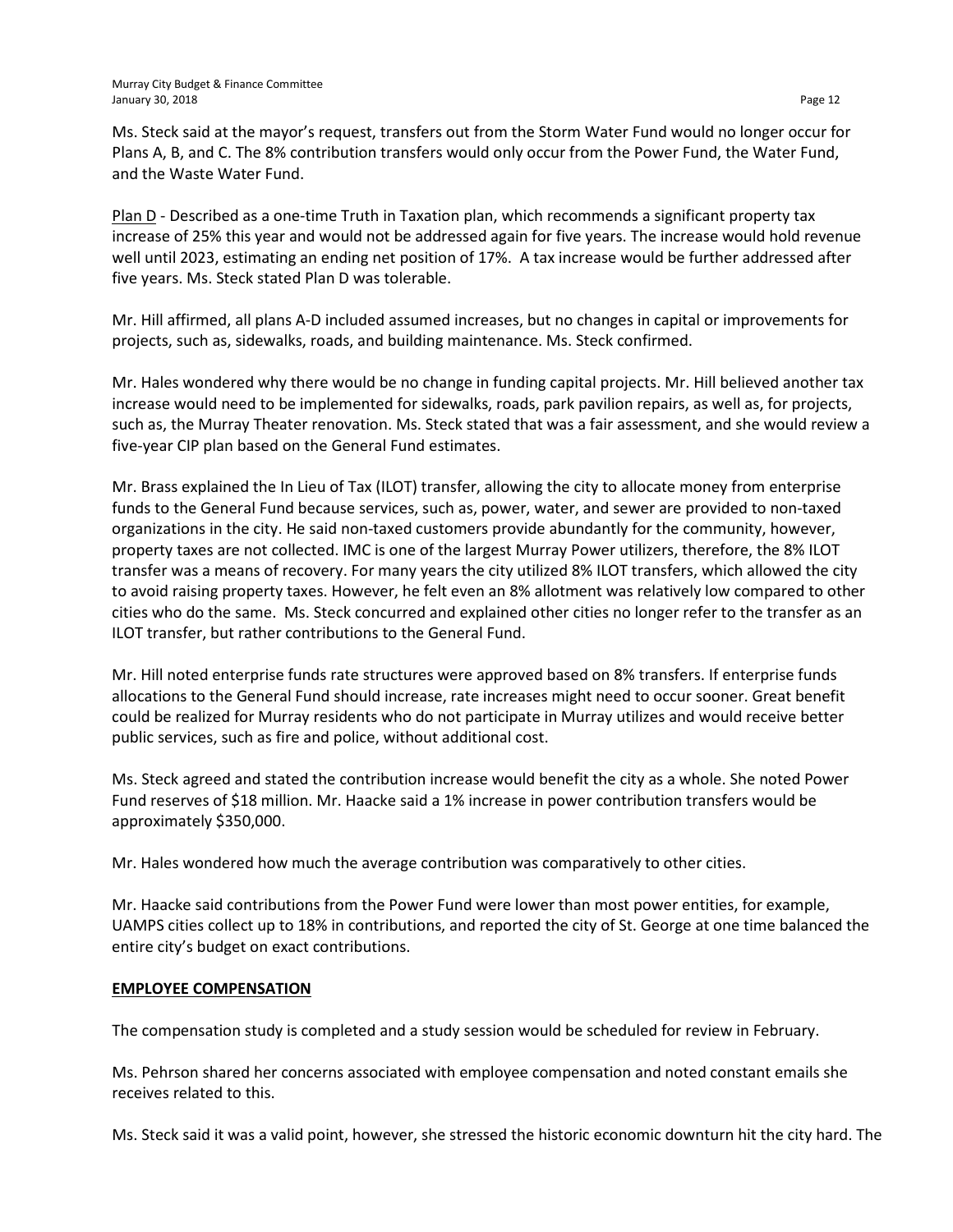\$2.5 million loss took years to recover from, all the while maintaining infrastructure and completing needed projects. Employee compensation was put on hold for a long time, which was hopefully going to change, however, she was impressed with how well the city managed financially with 10 years of serious recovery.

Mr. Brass stated the city council provides public services to its citizens, and, in order to provide excellent service, the city needs to keep its valuable employees. He was aware that other entities were competing for the city's employees, which Murray can't afford to lose. He felt results of a property tax increase could ensure maintaining good employees, maintenance, repair and replacement projects.

#### **LIBRARY FUND BUDGET DISCUSSION**

The Library Board met and recommends a 50% increase to the current library tax levy. An immediate request for \$580,000 was made to be dedicated to a new library building fund, which would be the debt service, annually on a \$10 million bond for the new facility to be constructed 3-4 years from now. In addition, a \$250,000 allotment was requested to be committed to increased operations.

Mr. Brass pointed out a 50% increase was only on \$3.17 allocated from every \$100 collected in property taxes. Ms. Fong stated the 50% increase would raise their property tax rate to .00052.

Mr. Brass noted Truth in Taxation mandatory advertising would reflect a 50% increase, however, it would not detail the amount increased by 50% - was only 3%.

Ms. Steck compared Murray City's Library tax rate with the Salt Lake County Library tax rate, where the Salt Lake County rate was significantly higher, even with the suggested 50% increase to Murray rates.

Ms. Turner affirmed Murray tax payers do not pay into the Salt Lake County Library Fund. Ms. Fong explained the resident city pay taxes to the county, however, Murray residents only pay into Murray's Library Fund.

Ms. Steck shared a library property tax increase analysis form and explained bond and tax rate scenarios, based on square footage for the new library facility as follows:

| 30-Year Bond - \$10 million at 4% interest  Payment of \$580,000 |  |
|------------------------------------------------------------------|--|
| 20-Year Bond - \$10 million at 4% interest  Payment of \$740,000 |  |

With the current tax rate, the library brings in \$1.5 million annually, combined with anticipated operations cost increases of approximately \$250,000, in addition to the \$580,000 bond payment. Ms. Steck noted revenue should be closer to \$2.3 million.

Ms. Steck explained Murray residents and businesses would be effected by the increase as follows:

| Resident                              |   |                                         |
|---------------------------------------|---|-----------------------------------------|
| Home Value                            | Ś | 300,000                                 |
| <b>Residential Discount</b>           |   | 55%                                     |
| Taxable Value                         |   | 165,000                                 |
| Current Property Tax - To Library     |   | 56.76                                   |
| Operational Increase                  |   | 9.45                                    |
| <b>Bond Payment</b>                   |   | 21.93                                   |
| <b>Total Residential Property Tax</b> |   | 88.15 (About a \$30 increase per year.) |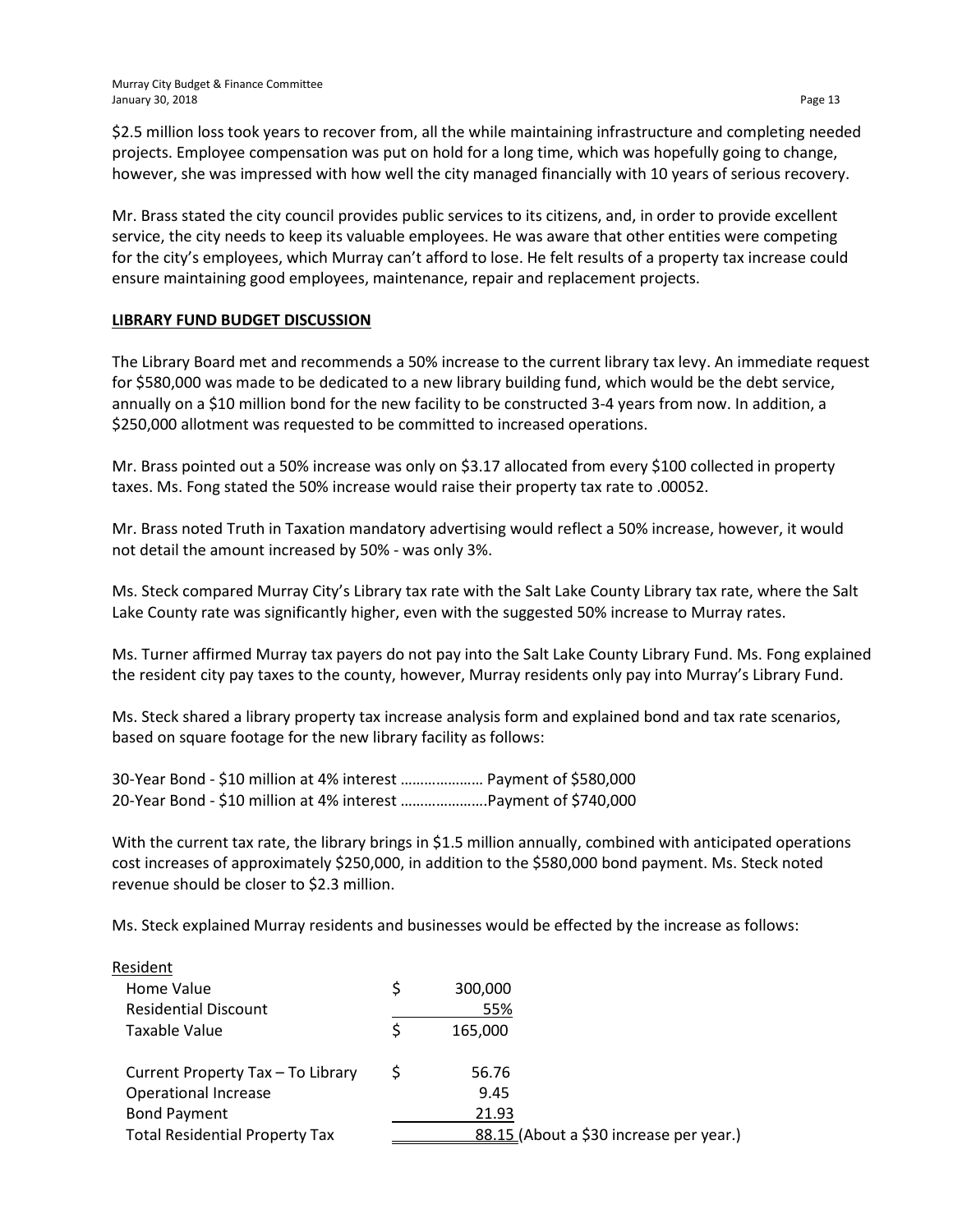| <b>Business</b>                    |   |           |
|------------------------------------|---|-----------|
| <b>Business Value</b>              | S | 1,000,000 |
| <b>Current Property Tax</b>        | ς | 344.00    |
| <b>Operational Increase</b>        |   | 57.30     |
| <b>Bond Payment</b>                |   | 132.93    |
| <b>Total Business Property Tax</b> |   |           |

#### Library Five-year projections

Ms. Steck explained the library board's recommended increase, and debt service payments would not be effective until 2022, which was the estimated time frame for constructing a new library.

She was not certain if the library board's intent was to automatically increase operations by \$250,000, or apply the amount over time. By allocating the increase all at once, the fund would operate in the negative, and therefore, was not a favorable scenario. She explained, with a 4% increase to personnel, and a 2% increase for operations and maintenance, the 250,000 request could not be applied until after the bond was issued.

Ms. Fong stated the intention was to receive a \$250,000 increase immediately.

Mr. Brass asked the age of the library building. Ms. Fong stated 27 years old. Mr. Brass felt a 30-year bond would be favorable and he would not want to pay bond money on a facility that was deteriorating, and on property the city does not own.

Ms. Fong said looking beyond the bond process, and should the construction of a new library building not come to fruition in the MCCD, funding of \$250,000 would still be needed to improve the current facility, because space was very limited and every square inch was bursting at the seams.

Mr. Tingey said a significant challenge was lack of parking at the library, and should the facility be remodeled, perhaps by adding another floor, or expanding, parking issues would remain the same.

Ms. Steck stated she would work with Ms. Fong to reevaluate a better operational increase, and therefore, the overall increase to property taxes could be more than 50% of the \$3.17 allotment.

#### **CAPITAL PROJECTS FUND BUDGET FIVE- YEAR PLAN DISCUSSION**

Ms. Steck noted the following as priority projects on the capital list:

- Vehicle replacement
- Equipment replacement
- Parks maintenance
- Road maintenance
- Sidewalk improvements
- Building maintenance
- Building abatement

Ms. Steck utilized five-year plans from the previous year, for her recommendations, as she was waiting for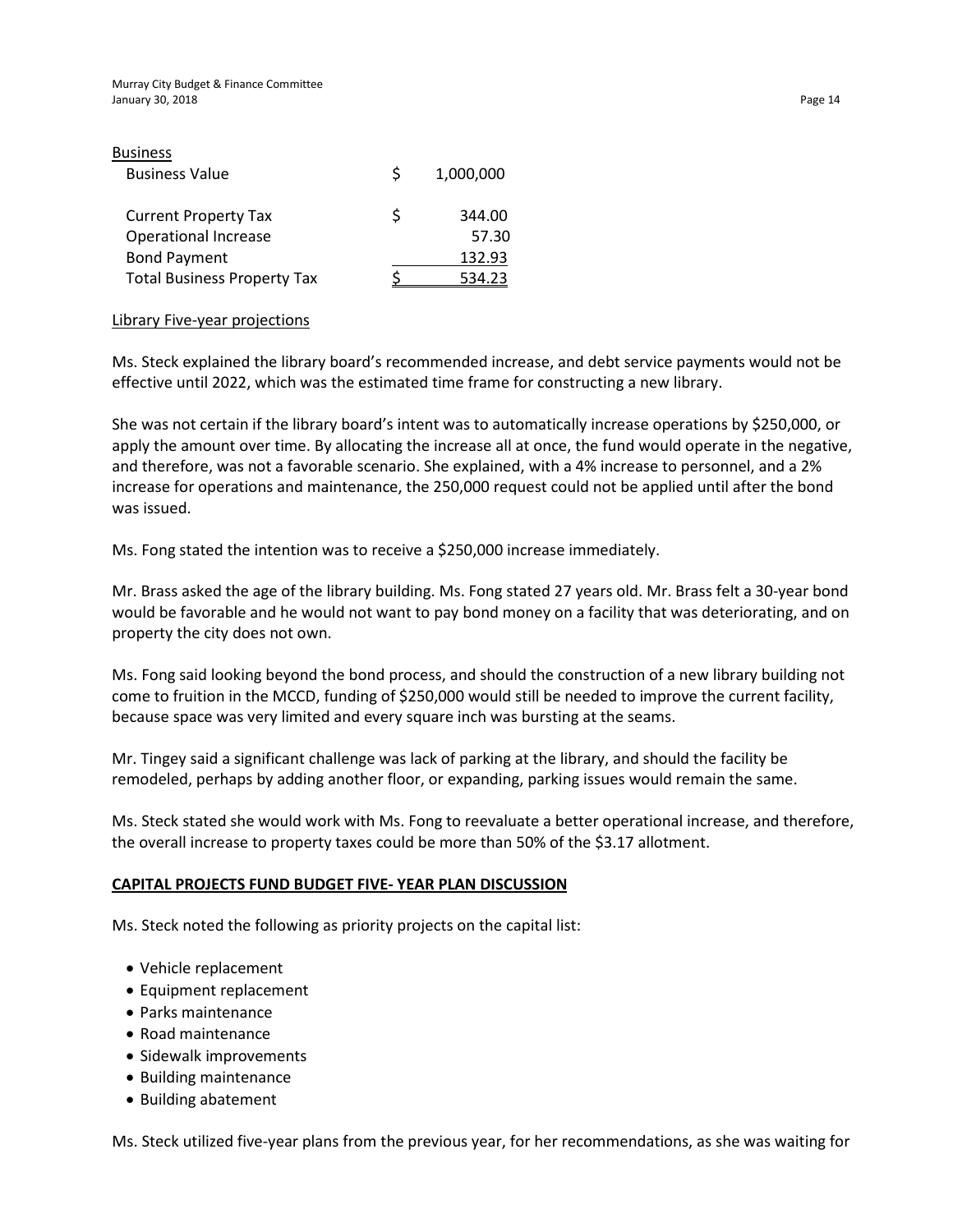estimates from various departments for creating a new five-year plan.

Two projects she believed should be called improvement projects were noted as: the pavilion replacement project, and the Ken Price Grand Stand, and restroom replacement project. She shared justifying concerns related to the grand stand replacement project, because concrete is deteriorating, and the entire stand is made of concrete. This issue was a dangerous situation.

Mr. Sorensen reported concrete was deteriorating, however, not to the point where the venue had to be closed; although, he said the situation would continue to get worse.

Ms. Steck stated the cost of replacing the grand stand would be \$3 million, and pavilion projects were estimated at \$1.5 million, based on estimates ten years ago.

#### **RENOVATION AND NEW CONSTRUCTION PROJECTS**

- City Hall
- Murray Theater
- Murray Mansion
- Murray Chapel
- Hanauer Street
- Armory
- Splash pad (proposed)
- Museum relocation requested by the Arts Advisory Board
- Murray Park storage facility

Without determining the exact cost for each project, the estimated total cost for all projects was \$40 million.

Mr. Tingey addressed ongoing facility maintenance for buildings, such as, the recreation center, and the aquatic center, with significant cost over the next several years.

Mr. Brass felt those particular cost estimates were definitely necessary in a five-year plan, however, determining projects of absolute necessity - this year - was important, because there were very critical projects that should no longer be delayed.

Mr. Sorensen said there were many critical areas in the city, for example, 16 heavily used city playgrounds. The life expectancy of playground equipment is 20 years, however, over the last four years, only five playgrounds have been replaced, leaving seven that are 20 years or older. Equipment continues to be maintained for safe use, however, he felt at any time, some would have to be torn down, due to outdated replacement parts. In addition, there are a number of public restrooms that are 50 years old – he was not certain how long patching and repairing could continue, for fear of roofs possibly collapsing and old sewer lines ready to burst.

Mr. Brass stated it was good for the council to understand these situations, in order to get projects done appropriately in a timely manner. Tough decisions needed to be made, and felt the city always sacrificed other areas to get roads taken care of.

Mr. Hill encouraged pre-planning for maintenance and replacement - whether for vehicles, buildings, or equipment. He explained departments request their needs, and depending on what funding was left over,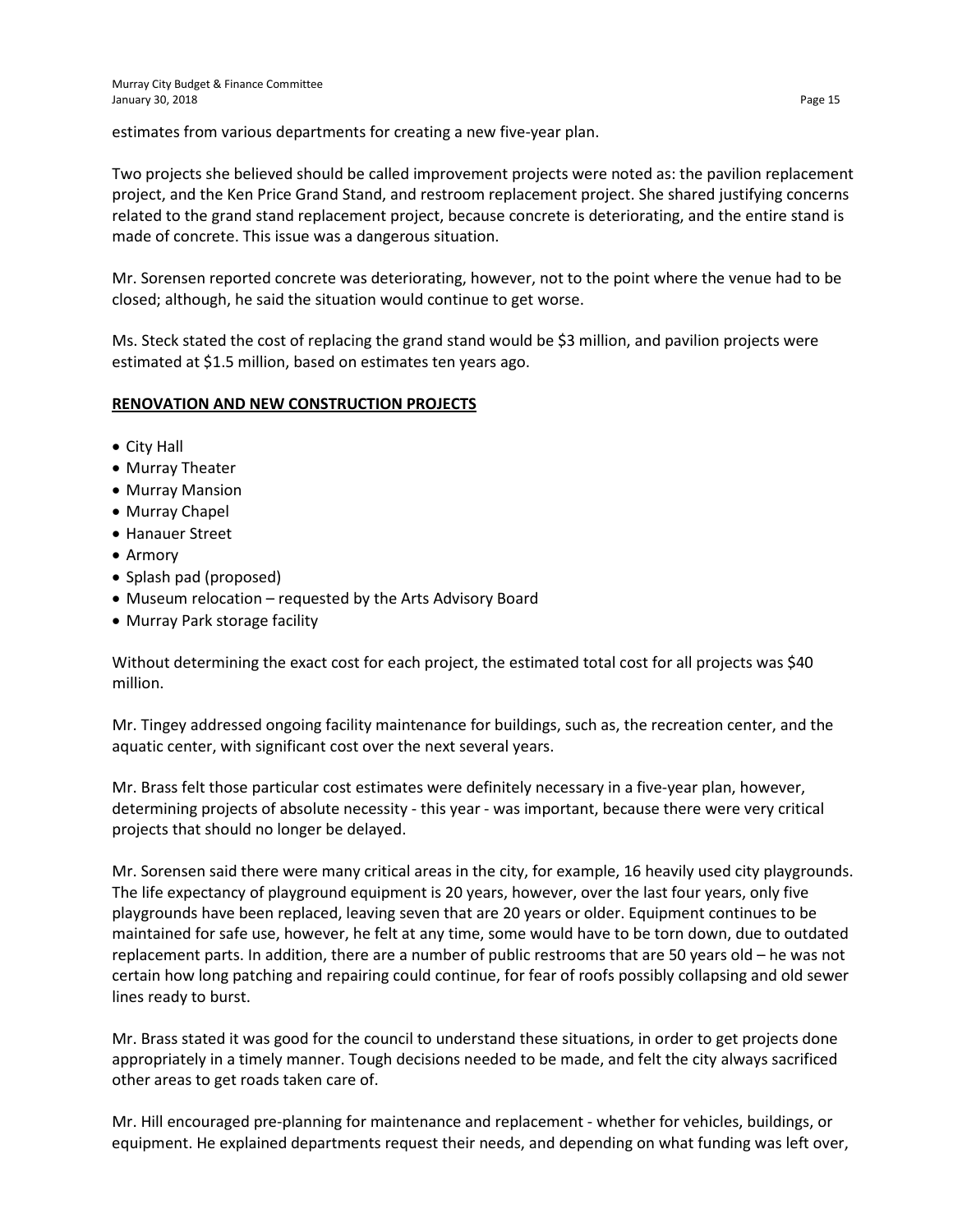after funding operations– a decision would be made as to what could be afforded. By pre-planning, projects could be accomplished, according to a financial schedule saving funds for those items of greatest need. He said having a pre-planned saving schedule built into the tax increase, could help provide funding for these priorities. Additionally, 20% may not be enough.

Ms. Turner wondered about a rotation situation for planning projects.

Ms. Steck agreed, and informed the group she had such a plan in mind. She stated often the squeaky wheel gets the grease, when other critical issues are unfunded, and delayed. For example, when the fire department needed to replace an old ladder truck that reached its 10-year capacity, it was not funded, due to lack of money. The cost for a new truck is \$1 million. In addition, engines in other trucks need replacing. The need and the cost to the department continues to increase year after year. She noted the city did well to set aside funding for replacing police vehicles when a six year cycle was put in place, to replace 12 vehicles every six years at a cost of \$450,000 per year.

Ms. Steck proposed the city set aside specific amounts of funding annually, and that while a priority list was presented to the council, she requested the council allow the professionals to prioritize projects – with the exception of new construction, or improvements.

For example, a fire replacement schedule could set aside \$350,000 per year, every year. The fire department could chose not to spend the savings one year, with money allocated to a reserve specifically designed for the fire department - to be utilized at a later time. Therefore, each department, with its own pool of savings, would oversee what equipment was needed, and when to purchase it, and be allowed to control their own improvement and replacement schedules.

# **CAPITAL PROJECTS FUND FIVE-YEAR PLAN – DETAILED ESTIMATES**

Assuming a \$25 million bond was attained for the City Hall building - Ms. Steck included a proposed replacement schedule on the chart. She said the information was a concept only for the council to review, as she invited feedback. She explained the plan was similar to Mr. Hill's suggestion, where each department would receive a significant amount of money for their needs, to be used specifically for that department (See Attachment #12) with reserves for later use. Department head personnel would request appropriation from the council, however, resources would be at their disposal. The council would have knowledge of which projects were to be accomplished.

Ms. Steck utilized existing five year plans to create her proposal. She noted only one million dollars per year would remain for other capital or road projects. The plan assumed transfers into the General Fund, but allowed each department overall control of their schedules, and yearly allocations.

Ms. Turner felt the concept was proactive and made sense and she felt the city should adopt a plan for saving.

Mr. Tingey agreed, however, he felt extensive discussion was needed to prioritize immediate critical needs related to maintenance within the city. As department head over facilities maintenance, he reported Mr. Martin recently evaluated all city facilities and needs were many. Mr. Tingey felt the suggested \$50,000 per year for building maintenance would not cover those needs, which did not include city hall. He named the public services building, parks and recreation building, and the Park Center, and stated all building maintenance throughout the city this year alone, had an estimated cost of \$1.4 million. He said many projects were very critical.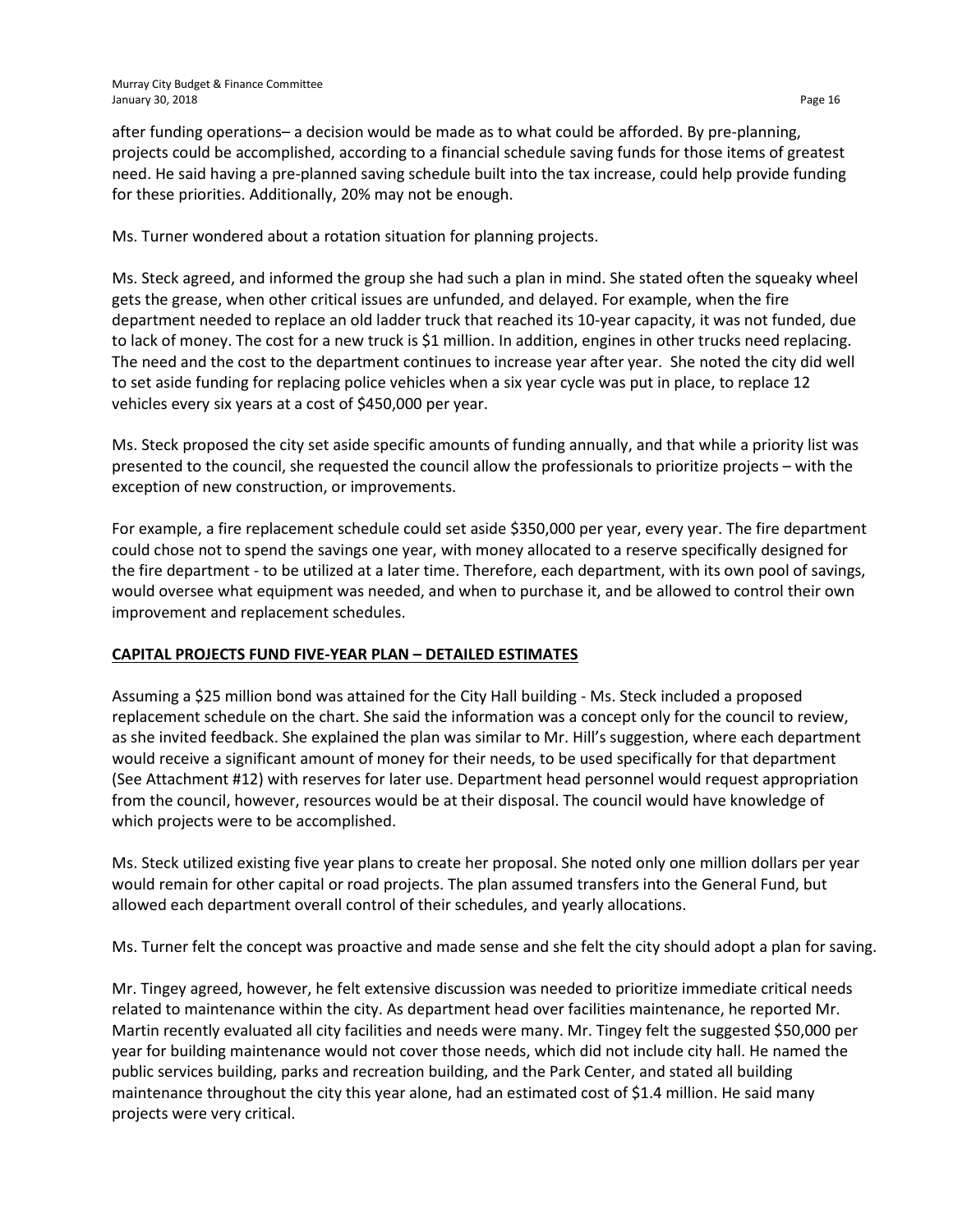Ms. Steck responded adjustments could be made, as she did not have current five year plans to aid the concept. Building maintenance might be funded with half a million dollars per year, or \$700,000 for the first two years, in order to meet those needs. She felt having the savings allocated would better determine what finding was needed, and where the tax levy should be to support a variety of projects. She stated the CIP has no revenue source; it was basically the General Fund.

Mr. Tingey he would not suggest his department was in need of the most funding, however, prioritizing critical issues was very important.

Mr. Brass and Ms. Turner felt the topic and concept gave them a good idea how to formulate a realistic plan.

Mr. Brass noted all enterprise funds have reserves for replacing critical equipment, however, General Fund reserves were the only savings readily available, therefore a public safety reserve would useful. However, as an elected official, the council would need to agree on the concept.

He felt since 1903 the city always practiced taking care of needs on a priority basis, and got things done when they needed to be done. However, in theory, if a new city hall facility was constructed, other departments would be housed there as well, removing much of the critical existing building maintenance projects. In addition, being well informed of all critical issues, when they occur, and how much they cost immediately would be helpful in deciding where to proceed first. He pointed out, a lesson was learned related to police cars, that if you wait too long to replace them, the cost would be more significant when they all stop running at once, which was the same situation for the fire department.

Ms. Turner said Ms. Steck's concept would be helpful for the city, and said good planning was very important. She felt there were times the city was desperately trying to figure out how to meet many financial needs.

Mr. Brass recognized Mr. Tingey's point, and said he realized the current city hall building would require attention for at least two more years.

Ms. Steck commented additional funds would derive from the selling the existing court house building, as well as, the land the where the current city hall resides. Funds could be dedicated to some critical issues, which might justify addressing them now, and replenish other reserves.

Chief Rodriquez explained unforeseen government mandates were imminent, which could hit at any time, for example new required radio systems, with a cost of \$300,000, in addition to the cost of a new ladder truck, and new engines.

Ms. Steck said in essence the council would distribute a CIP savings plan to be budgeted by each department, and expect them to control funding appropriately. Mr. Brass commented the council would need to respect their decisions.

# **CITY HALL**

The programming process was completed for the facility, related to the size of office space needed for each city department. With 121,000 square feet anticipated for the structure. Approximately 30,000 square feet would be utilized for future expansion on the fourth floor.

Once an architect was hired to finalize construction plans, a fee would need to be paid. The set budget for